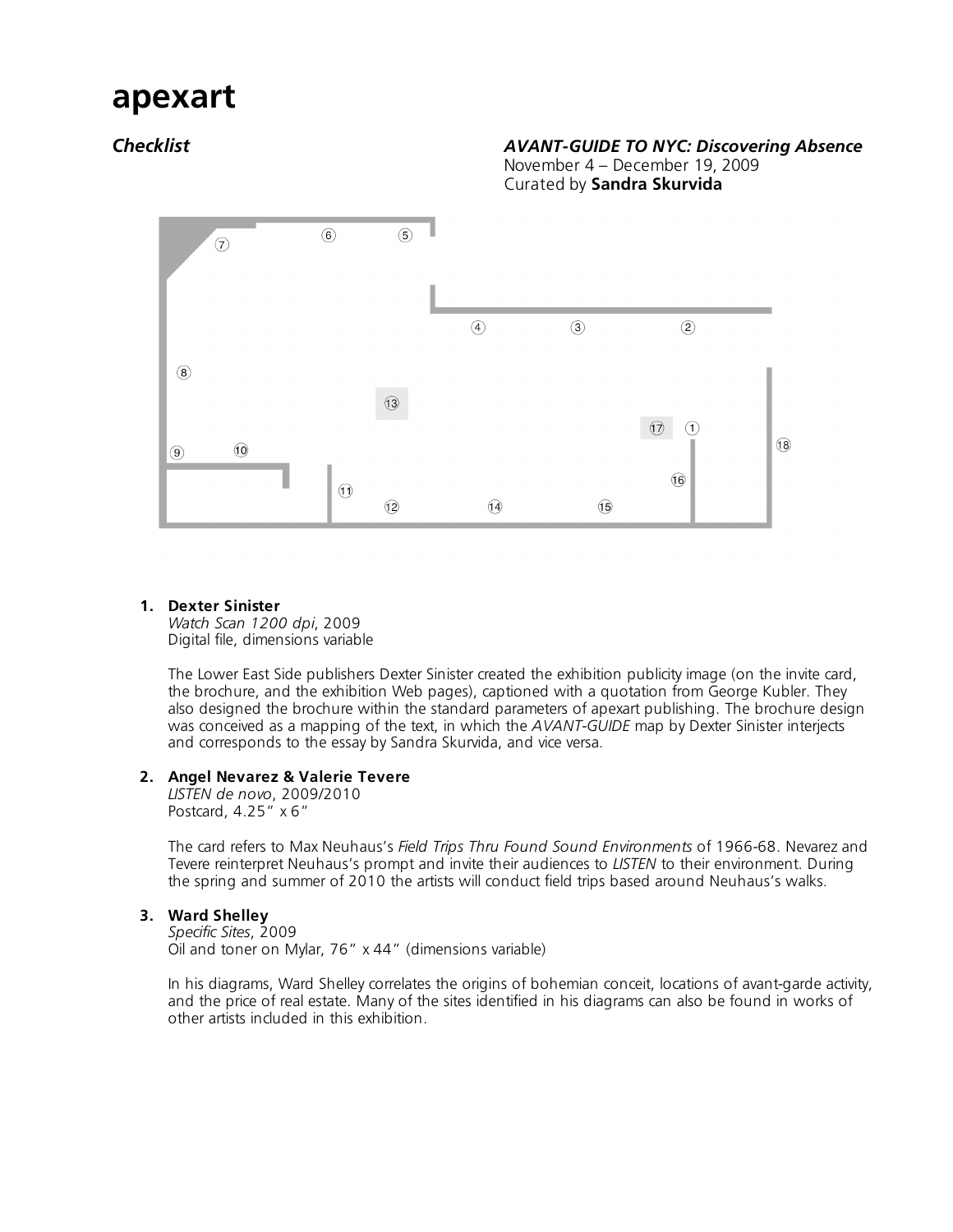# **4. Eckhard Etzold**

*Monroe Street 236*, 2009

Acrylic on canvas with mounted digital picture frame, 20"x 34," digital file, (dimensions variable)

In the 1950s, John Cage lived in a loft in a tenement building near Manhattan Bridge (at Grand Street and Monroe), known as "Bozza Mansion" (now demolished). One of the stories in Cage's *Indeterminacy* describes the place: "There was nothing in the room — no furniture, no paintings. The floor was covered, wall-to-wall, with cocoa matting. The windows had no curtains, no drapes. Isamu Noguchi said, "An old shoe would look beautiful in this room." Eckhard Etzold has rebuilt the space in 3-D on the computer and inserted the video picture frame with collage of digital images into a painting of an installation view of Cage's *Essay* at Kunstalle Bremen.

# **5. Pablo Helguera**

*The Conditions of Halcyon*, 2009 Video, text pamphlet,  $\overline{7:56}$  min

*The Conditions of Halcyon* is a two-part project that focuses on a little-known, real-life episode in New York City. In the late 1950s, two psychotherapists founded a therapeutic community known as the Sullivan Institute, which was originally comprised of noted visual artists, academics, writers, and other creative individuals. The story of this community differs from most cults because it emerged within the core of the progressive urban center and included prominent individuals. The group dissolved in the early 1990s, leaving its members with a conflicted legacy and deep psychological scarring.

Pablo Helguera's study and interpretation of the causes of this social phenomenon as a means to understand the relationship between narcissism/domination and the creative mind is presented in the video; subsequently, the artist plans to stage the play in one of the former Sullivan Institute spaces, now occupied by the New York Theater Workshop.

# **6. Julieta Aranda**

*Trying to Remember How I had Gotten There*, 2009 High resolution inkjet print on mirror, 11.7" x 8.3"

Julieta Aranda creates an introspective pause, a blind spot in the information flow.

# **7. caraballo-farman**

*KNOCK KNOCK WHO'S THERE: Gracie Mansion Revisited,* 2009 Video 5 minutes, sound; C-prints, 16" x 20" framed; pricelist and menu, 16" x 20" framed; Xerox copies of Press Releases of the Gracie Mansion Gallery

Gracie Mansion had an eponymous gallery at several locations in the East Village, one of which is now a restaurant, and another a knick-knack shop. caraballo-farman invited her and her partner, the poet and archivist Sur Rodney (Sur) to revisit these addresses and to share in their new functions — to have dinner at the restaurant and shop at the store. These events are shown in the video, accompanied by photographs of the finished meal, and the pricelist of Gracie Mansion Gallery juxtaposed with the restaurant's menu. A selection of the Gracie Mansion Gallery press releases is included with this exhibition's press materials.

# **8. Alex Villar**

*Broken Window*, 2009 Inkjet print on vinyl, 4'x 7'

Gordon Matta-Clark, with friends, opened the co-op Food in 1971 at 127 Prince Street**.** Communality also nourished the protest potential, which manifested in Matta-Clark's "anarchitecture" and its many variations —"Anarchy Torture," "An Arctic Lecture," "Anarchy Lecture," and "An Art Collector." Alex Villar conflates Matta-Clark's Food with his anarchitectural *Window Blow-Out*, 1976, and with more recent scenes of economic protesters breaking through the plate glass windows of stores and banks. Villar situates his video-in-process entitled *Broken Window* at the Lucky Brand store on Prince Street, the former site of Food. The large blueprint presented here features contextual elements of the site, the panoramic span from 112 Greene Street to 127 Prince Street, and stills from the film-in-progress with companion text.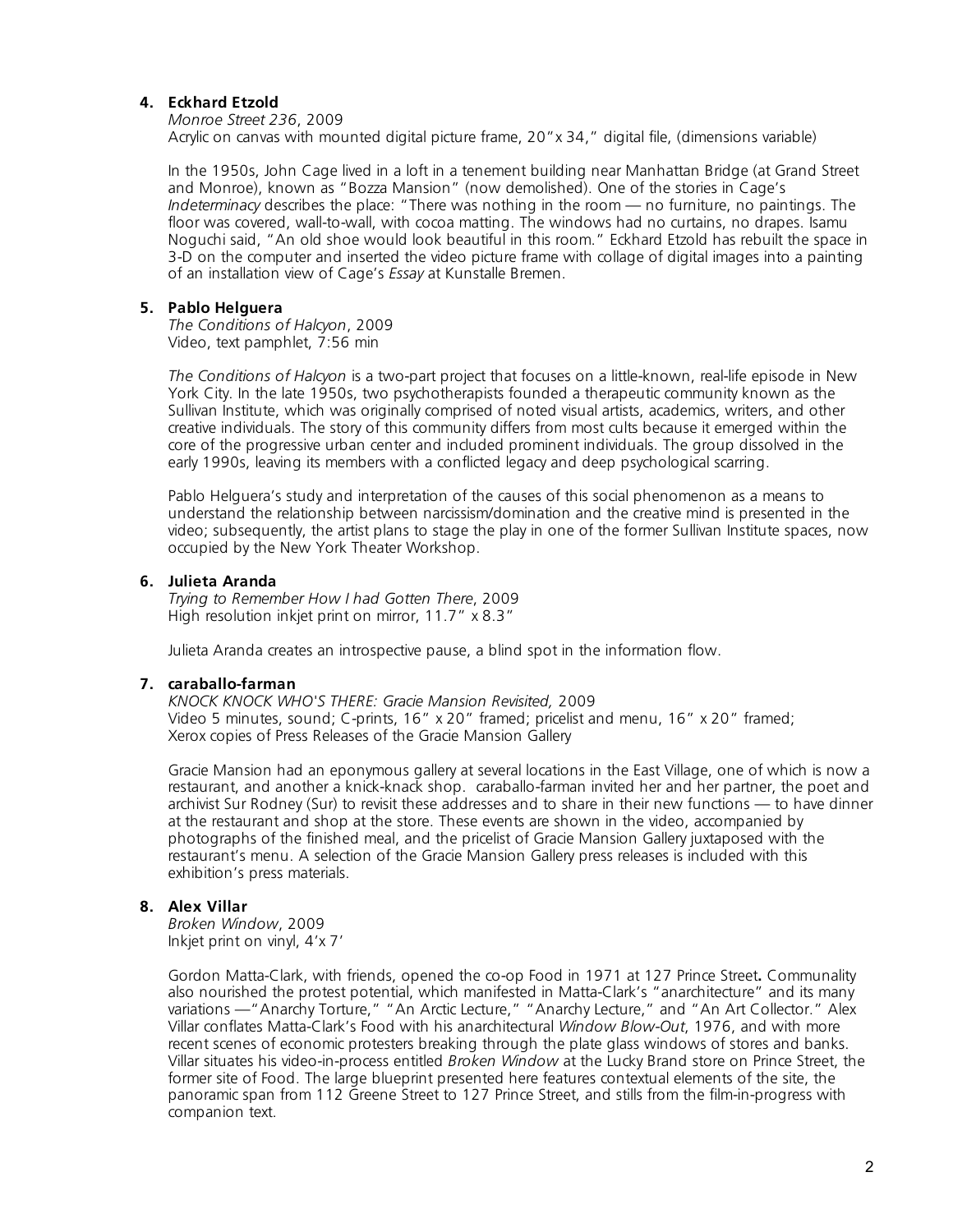# **9. Hatuey Ramos Fermín, John Ahearn, and Craig Howard**

Rubber mold of Craig Howard, 2009, 34 ½ " x 36 ¾ "

In response to the invitation to take part in the *AVANT-GUIDE TO NYC*, Bronx-based artist Hatuey Ramos-Fermín organized an exhibition, *Refashioning Moda: A Tribute* (September 18–27, 2009) at the former site of Fashion Moda, now occupied by On Time Security Guard Training School. He collaborated with the artists associated with this renowned alternative space — Stefan Eins, Joe Lewis, John Ahearn, Lisa Kahane, and Miguelangel (Milky) Ruiz — and presented their work alongside a selection of young artists working in the irreverent spirit of Fashion Moda.

At apexart, an artifact that resulted from this collaborative tribute is displayed — a rubber mold made from the plaster cast of the school's owner Craig Howard (who donated the space for the exhibition) made on 13 September 2009 by John Ahearn for the occasion. A painted plaster portrait, cast from the mold, hangs on the premises of the school. The present display of the artifact rather than the art object brings attention to the collaborative process between artists, curators, models, and facilitators — in this particular collaboration, the roles have been shared and the boundaries between production and display are blurred.

#### **10. Pia Lindman**

*BOOM CRASH!* 2009 Video, 27 seconds

In reference to Allan Kaprow's work with words as objects in space (*Words*, 1961), Pia Lindman collected words from comic strips that convey movement, sound, and impact. These textual visuals imply the physical impact of bodily encounters. In her performance, Lindman expressed *BOOM CRASH!* in her own body language.

#### **11. Nancy Hwang**

*The Clocktower Oral History Project*, 2009, ongoing Podcast listening station for two, variable dimensions

Nancy Hwang visits artists' studios and gallery offices as she gathers memorable stories related to the Clocktower Gallery. Interviews with Ann Magnuson, Vito Acconci, Mary Heilmann, Jeffrey Deitch, Richard Nonas, and Bill Beirne are among her audio recordings to date, as well as a conversation between Alanna Heiss and Jene Highstein that recounts the trajectory of an alternative space movement in New York — from the Coney Island Sculpture Factory to the Idea Warehouse, to the Clocktower Gallery, and finally to P.S. 1 and MoMA. Today, Heiss is back at the old Clocktower with its galleries restored, engaged in her new radio venture Art International Radio (AIR) — possibly indicating new directions for art presentation as transmission and exchange.

#### **A conversation between Heiss, Hwang, Skurvida, and the public, entitled** *A Slice of Pie with Alanna Heiss,* **takes place at apexart on November 11 at 6:30**.

# **12. Nina Katchadourian**

*Two Leaps*, 2009 Five framed panels with color prints and text, 41  $\frac{1}{2}$  x 56"

Katchadourian brings together two suicides that took place in SoHo twenty years apart. The first was a young Japanese woman who lived in Katchadourian's building, and the other was Gordon Matta-Clark's brother, Sebastian. Through artifacts in Katchadourian's own records and materials from the Matta-Clark archives, the events are detailed in a notated text that also functions like a key, interpolating all the other panels into a story line

# **13. Kabir Carter**

*Soho Versus Disco*, 2009 Listening station for two, variable dimensions

Kabir Carter generated an acoustic survey of electronic music and sound, which takes us to period dance floors such as Max Neuhaus's Times Square, The Loft, Paradise Garage, Continental Baths, and The Gallery, presented in the form of an open-ended archive of sounds, texts, and images: visitors select and review the materials to create their own situational score where documentation and composition merge.